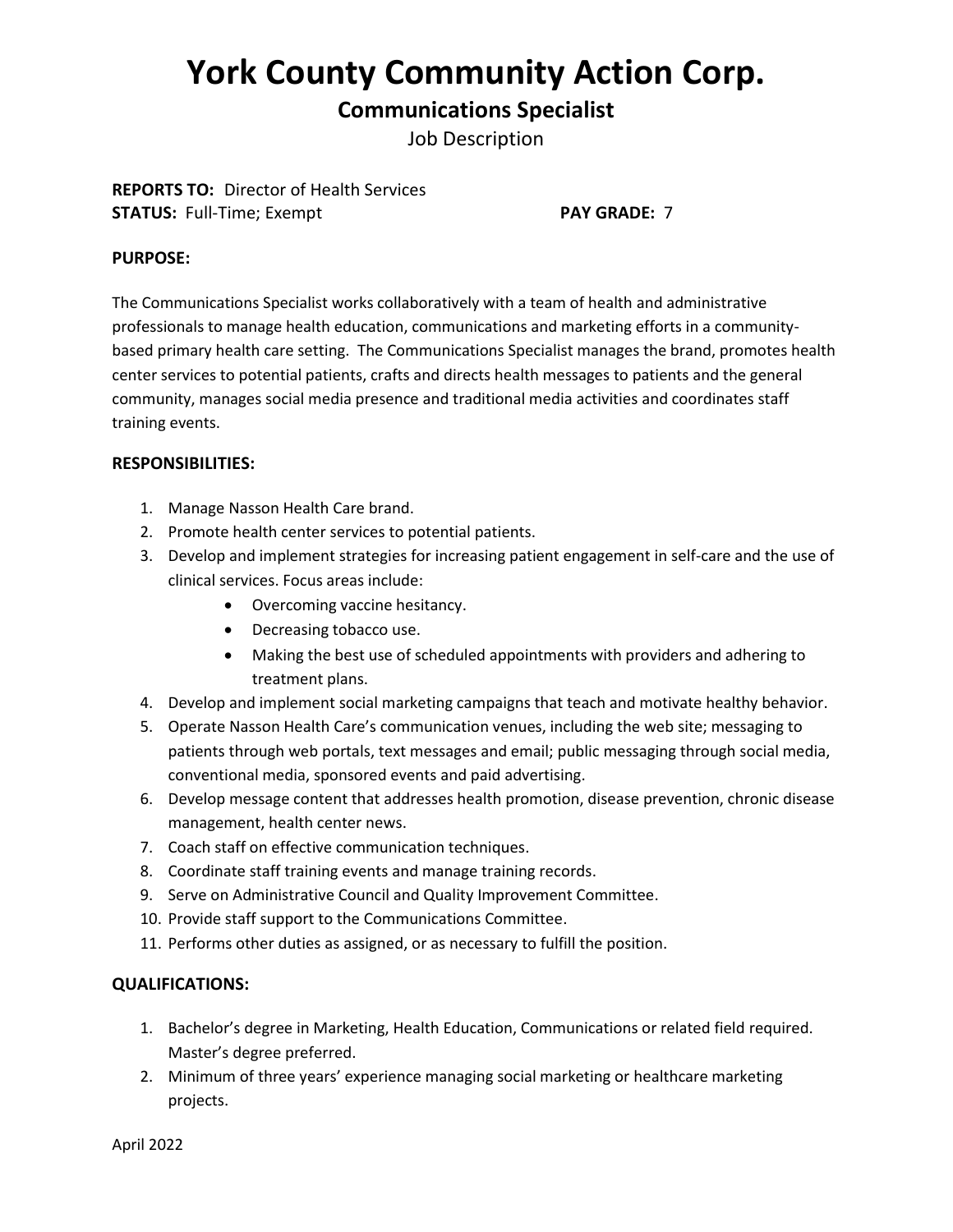- 3. Strong written and verbal communication skills.
- 4. Ability to apply critical thinking skills in the development and implementation of communications efforts.
- 5. Competence with communication via a range of platforms, including web sites, social media and conventional marketing venues.
- 6. Ability to conduct research and discern evidence-based health information messages from misinformation that has no basis in fact.
- 7. Commitment to the values of respect, equity, excellence and honest communication.
- 8. Working knowledge of the core concepts of:
	- Evidence-based practice
	- Social and behavioral determinants of health
	- Population-based care
	- Integration of medical, behavioral health and dental care
	- Community Health Center Program requirements
- 9. Willingness to work some non-traditional hours, e.g. evenings and weekends.
- 10. Must not have an active record on the System for Award Management (SAM) website.

Qualifications and responsibilities are essential functions of the job. Essential functions (EF) are the work tasks that employers do not have to change when making reasonable accommodations.

## **Responsibility for Safety and Health:**

- 1. Follow established standard and safety precautions in the performance of all duties.
- 2. Report to the Operations Manager any hazardous condition or equipment immediately.
- 3. Attend required safety trainings.

## **Physical Requirement:**

Physical Essential Functions of the position

| O | Sitting        | F |
|---|----------------|---|
| Ω | Standing       | Ω |
| ი | <b>Talking</b> | F |
| Ω | Walking        | O |
| F | Lift/Carry     |   |
| F | 20 lbs or less | ∩ |
| ი | Push/Pull      |   |
| ∩ | 12 lbs or less | ∩ |
|   |                |   |

N (Not applicable)

O (Occasionally) on/off up to 3 hrs. per day

F (Frequently) on/off up to 6 hrs. per day

C (Constantly) all the time, over 6 hrs. per day

No job description can define completely all aspects of a particular position. This job description in no way states or implies that these are the only duties that you will be required to perform. The omission of specific statements of duties does not exclude them from the position if the work is similar, related, or is an essential function of the position.